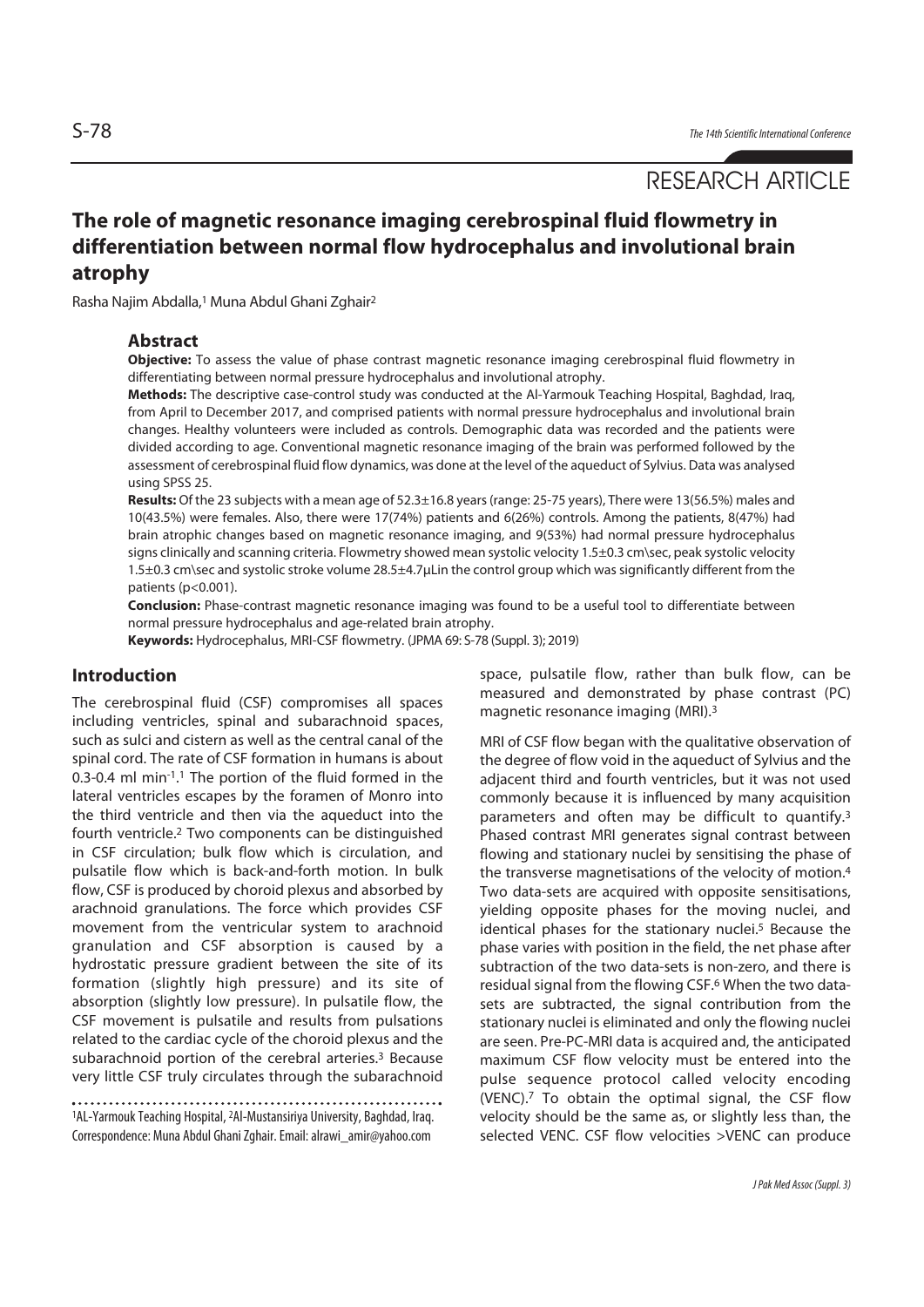## The 14th Scientific International Conference  $\mathsf{S}\text{-79}$

aliasing artefacts, whereas velocities singnificantly smaller than VENC result in a weak signal.6,7 In normal pressure hydrocephalus (NPH), significantly higher VENC values 20-25 cms-1 are detected owing to hyperdynamic CSF flow within the cerebral aqueduct.

The signal initially contains phase and magnitude information. Magnitude and phase image scan are generated for both anatomy and velocity information. The greyscale intensity of each pixel is directly related to the velocity of CSF. Caudal flow of CSF is conventionally represented as shades of white on phase images, whereas cranial flow is represented by shades of black. Since it reflects the phase shifts, PC velocity image is far more sensitive to CSF flow than is the magnitude image. Two series of PC imaging techniques are applied in the evaluation of CSF flow; one in the axial plane, with VENC in the craniocaudal direction for flow quantification, and the other in the sagittal plane, with VENC in the craniocaudal direction for qualitative assessment. Evaluation is performed in the axial oblique plane perpendicular to the aqueduct and is more accurate for quantitative analysis because the partial volume effects are minimised.6,8 Cardiac gating can be provided with prospective and retrospective gating. In retrospective gating, the computer follows the R-wave and the data is acquired throughout the cardiac cycle. The entire cardiac cycle can be sampled in retrospective gating, while in prospective gating, acquisitions must be completed 100- 200ms before the next anticipated R-wave. More accurate results can be obtained with retrospective gating when compared with prospective gating.9

NPH is a state of chronic hydrocephalus in which the CSF pressure is in the physiological range, but a slight pressure gradient persists between the ventricles and the brain parenchyma. The diagnosis of NPH is supported by radiological findings of ventricular dilatation: out-ofproportion cortical sulcal enlargement, upward bowing of corpus callosum, flattening of the gyri against the calvarium, and increased or normal CSF flow void.10,11 This pathology is described in elderly patients and has a classic symptom triad of gait disturbance, urinary incontinence and dementia.12 PC-MRI is useful in the selection of patients for shunt placing. Caudal and rostral peak aqueduct CSF flow was significantly increased in patients with NPH. While a CSF flow measurement <18 mlmin-1 with a sinusoidal flow pattern is normal, while a flow >18 ml min-1 suggests idiopathic NPH at the cerebral aqueduct.13 Gait disturbance is typically the initial and most prominent symptom of the triad and may be progressive.14,15 NPH is caused by an increase in intracranial pressure (ICP) due to an abnormal

accumulation of CSF in the ventricles of the brain, leading to ventriculomegaly. The ICP gradually falls but still remains slightly elevated, and the CSF pressure reaches a high normal level of 150-200mmH2O. ICP values, therefore, are not usually elevated, and because of that the patients do not exhibit the classic signs that accompany increased ICP such as headache, nausea, vomiting, or altered consciousness. Although some studies have shown pressure elevations to occur intermittently, enlarged ventricles put increased pressure on the adjacent cortical tissue and cause myriad effects in such patients.<sup>16</sup> The diagnosis of NPH is usually first led by brain imaging, either computed tomography (CT) or MRI, to rule out any mass lesions in the brain. This is then followed by lumbarpuncture and the evaluation of clinical response to CSF removal. This can be followed by continuous external lumbar CSF drainage over 3-4 days.16 MRI may show some degree of trans-ependymal migration of CSF surrounding the ventricles on T2/fluid attenuated inversion recovery (FLAIR) sequence. Imaging, however, it cannot differentiate between pathologies with similar clinical picture, like Alzheimer's dementia, vascular dementia or Parkinson's disease.17 Involutional brain atrophy is the morphological presentation of brain parenchymal volume loss that is frequently seen on crosssectional imaging in elderly population.<sup>18</sup>

It is a common finding in the elderly, and so there is some controversy as to when imaging changes are labelled as cerebral atrophy, rather than simply involutional or agerelated when the patient has normal cognition.<sup>19,20</sup> Cerebral atrophy is simply the compensatory enlargement of the CSF spaces from reducing brain parenchymal volume, representing idiopathic generalised changes seen with age. As it is not a distinct disease on its own, there is no uniform mode of presentation and the finding of atrophy is often incidental when imaging is taken for some other indication. Features that favour hydrocephalus include dilatation of the temporal horns; lack of dilatation of para-hippocampal fissures<sup>21</sup>; increased frontal hornradius; acute ventricular angles; peri-ventricular interstitial oedema from transependymal flow; intra-ventricular flow void from CSF movement on MRI; widening of the third ventricular recesses (midsagittalplane); upward displacement of the corpus callosum (midsagittalplane); depression of the posterior fornix (midsagittalplane); decreased mamillopontine distance (midsagittalplane); narrow callosal angle; and cingulate sulcussign.21

The current study was planned to assess the value of PC-MRI CSF flowmetry in differentiating between NPH and involutional atrophy.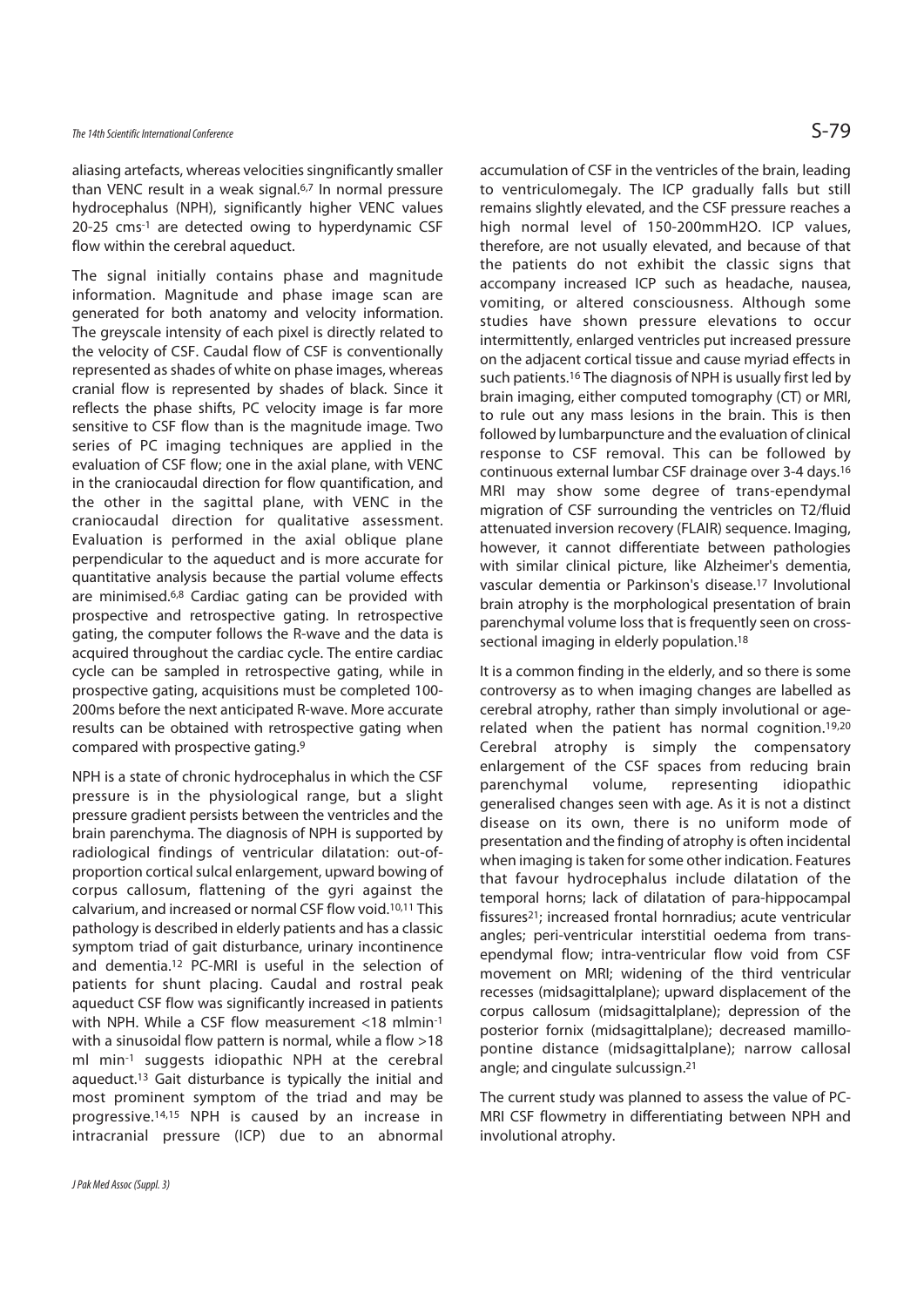## **Patients and Methods**

The descriptive case-control study was conducted at Al-Yarmouk Teaching Hospital, Baghdad, Iraq, from April to December 2017, and comprised patients with NPH and involutional atrophy patients as well as healthy controls. The protocol study was approved by the Ethical Committee of Scientific Researches of Diagnostic Radiology at Al-Yarmouk Teaching Hospital.

Patients of either gender, aged 25-75 years, were included on the basis of presenting clinical features of NPH symptoms who were referred to have an MRI scans during which involutional brain changes were discovered. Those who were unable to tolerate complete MRI scan were excluded. Healthy volunteers without neurological symptoms and with normal MRI findings were included as the control group.

Demographic data was recorded and additional data was collected from the patients' case sheet and clinical evaluation reports. Normal pressure hydrocephalus diagnosis was made on the basis of clinical symptoms and MRI criteria which included Ventriculomegaly; frontal and temporal horns of the lateral ventricles; upward bowing of the corpus callosum; peri-ventricular high signal on T2 weighted sequences; narrow callosal angle; changes in sulcalsize; a line parallel to the floor of the 4<sup>th</sup> ventricle; and Sylvian fissures out of proportion to the sulcal enlargement, which was minimal, and hippocampal and mesial temporal lobe volumes, which were near-normal.

Imaging features of cerebral atrophic changes in old patients included prominent cerebral sulci (cortical atrophy); and Ventriculomegaly (central atrophy) without bulging of the third ventricular recesses.

CSF flowmetry protocol<sup>23</sup> depends on the analysis of the CSF flow properties at the level of the aqueduct of Sylvius in all patients. All MRI scans were done using a single unit (Philips Achieva 1.5 Tesla SE), and a circular polarized neurovascular coil was chosen.

Conventional MRI of the brain was performed, standard axial T1-weight image (T1W1), axial and sagittal T2WI and axial FLAIR images were obtained before CSF flow measurements were made.

In PC-MRI, CSF flow dynamics study and electrocardiogram (ECG) gated protocol<sup>23</sup> was used with a high-resolution axial PC protocol<sup>23</sup> and an imaging plane perpendicular to the cerebral aqueduct. PC images were displayed on a gray scale, where low signal intensity indicated caudal flow and bright signal intensity represented cranial flow, while CSF flow quantification was performed on the images using the region of interest (ROI) measurements23 and a CSF flow wave form was generated. A circular ROI was drawn to include the pixels that reflected the CSF flow signals of the cerebral aqueduct on the phase images. The ROI was placed in the aqueduct shown on a magnified image with the aid of a mouse driven cursor and was substituted for the diameter of the aqueduct.

Because the phase images only showed the CSF flow and not the real anatomical lumen of the aqueduct, the area of the circular ROI was controlled at 1-5mm2 which contains no stationary brain tissue and is slightly smaller than the diameter of the aqueduct. Following the acquisition of the CSF flow velocity curves, CSF hydrodynamics were analysed in terms of the peak systolic velocity and mean systolic velocity. The mean flow was calculated from the equation: mean flow (cm3/sec) = mean systolic velocity (cm/sec) x area of ROI (cm2), where the mean systolic velocity was automatically determined from the mean value of the measured velocities of each cardiac phase, and the selection of ROI was measured with the aid of a mouse-driven cursor.23

Finally, systolic stroke volume was calculated using the equation: systolic stroke volume  $=$  mean systolic flow x duration of CSF systole.23

Data was analysed using SPSS25, and was presented as mean, standard deviation (SD) and range. Independent ttest and two-tailed analysis of variance (ANOVA) were used to compare the continuous variables between the groups and the least square difference (LSD) post-hoc test was used to sort out significant values. Pearson's Chisquare test was used to assess statistical association between the patients' gender and diagnosis. P<0.05 was considered significant.

### **Results**

Of the 23 subjects with a mean age of  $52.3\pm16.8$  years (range: 25-75 years), There were 13(56.5%) males and 10(43.5%) females. Also, there were 17(74%) patients and 6(26%) controls. Among the patients, 8(47%) had brain

Table-1: Relation between gender and diagnosis.

| <b>Diagnosis</b>              | Gender No.(%) |           | Total       | <b>Overall</b>              |
|-------------------------------|---------------|-----------|-------------|-----------------------------|
|                               | Male          | Female    |             | P-value                     |
| Normal                        | 4 (30.8%)     | 2(20%)    | 6(26.1%)    | 0.637<br>Not<br>significant |
| Atrophy                       | 5(38.5%)      | 3(30%)    | 8 (34.8%)   |                             |
| Normal pressure hydrocephalus | $4(30.8\%)$   | 5(50%)    | $9(39.1\%)$ |                             |
| Total                         | 13 (100%)     | 10 (100%) | 23 (100%)   |                             |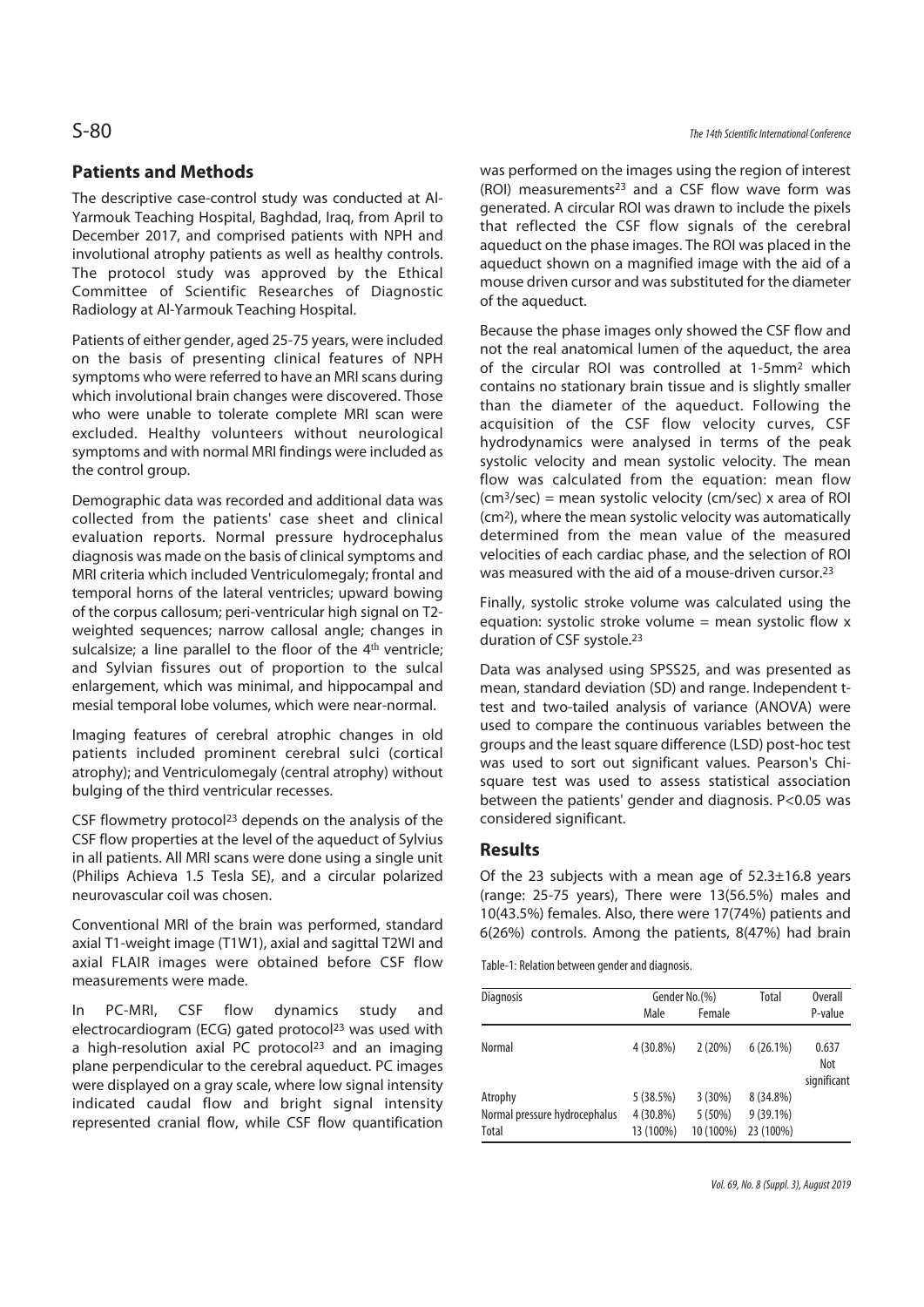## The 14th Scientific International Conference  $S$ -81

atrophic changes based on magnetic resonance imaging, and 9(53%) had normal pressure hydrocephalus signs clinically and scanning criteria (Table-1).

There was no significant difference between patients' age and MRI findings (p>0.05).

Table-2: comparison of magnetic resonance imaging (MRI) parameters, according to diagnosis (n=23).

| Parameters                                        | Normal<br>$Mean \pm SD$ | Atrophy<br>$Mean \pm SD$ | <b>NPH</b><br>$Mean \pm SD$  | P-value     |
|---------------------------------------------------|-------------------------|--------------------------|------------------------------|-------------|
| Meansystolic velocity (cm/Sec.)                   | $1.5 \pm 0.3$           | $0.7 \pm 0.3$            | $3.1 + 0.9$                  | ${<}0.001*$ |
| Peak systolic velocity (cm/Sec.)                  | $1.5 \pm 0.3$           | $0.9 + 0.3$              | $5.8 + 1$                    | $< 0.001*$  |
| Systolicstroke volume (Microliter) $28.5 \pm 4.7$ |                         | $9.1 \pm 2.8$            | $85.3 \pm 13.9 \le 0.0001^*$ |             |

\*Significant at 0.05 level by ANOVA test.

SD: Standard Deviation.

Table-3: Least square difference(LSD) post-hoc test of magnetic resonance imaging (MRI) parameters, according to diagnosis (n=23).

|                                     | Parameters                    | Mean difference | P-value    |  |  |
|-------------------------------------|-------------------------------|-----------------|------------|--|--|
| Mean systolic velocity (cm/Sec.)    |                               |                 |            |  |  |
| Normal                              | Atrophy                       | 0.8             | $0.023*$   |  |  |
|                                     | Normal pressure hydrocephalus | $-1.7$          | $< 0.001*$ |  |  |
| Atrophy                             | Normal pressure hydrocephalus | $-2.5$          | $< 0.001*$ |  |  |
| Peak systolic velocity (cm/Sec.)    |                               |                 |            |  |  |
| Normal                              | Atrophy                       | 1.3             | $0.006*$   |  |  |
|                                     | Normal pressure hydrocephalus | $-3.6$          | $< 0.001*$ |  |  |
| Atrophy                             | Normal pressure hydrocephalus | $-4.9$          | $< 0.001*$ |  |  |
| Systolic stroke volume (Microliter) |                               |                 |            |  |  |
| Normal                              | Atrophy                       | 19.5            | $0.001*$   |  |  |
|                                     | Normal pressure hydrocephalus | $-56.8$         | $< 0.001*$ |  |  |
| Atrophy                             | Normal pressure hydrocephalus | $-76.2$         | $< 0.001*$ |  |  |

Peak systolic velocity, mean systolic velocity and systolic stroke volume values were significantly higher in NPH patients, and markedly lower in cerebral atrophy compared to healthy controls (Tables-2, 3).

#### **Discussion**

The study found consistent MRI flow patterns in healthy controls compared to involutional brain atrophy and NPH patients. There were no statistically significant differences in mean velocity, cranial and caudal volume, net volume, gender, and mean flow parameters among different age groups. This is in accordance with an earlier study.22

In pathological CSF flow dynamics in NPH patients, the systolic peak velocity and the systolic stroke volume were significantly higher than the controls, which means NPH patients had hyper-dynamic aqueduct CSF flow.

In cerebral atrophy, blood flow to the brain is decreased, and there was markedly lower systolic peak velocity, systolic mean velocity and stroke volume values compared to the controls which reflect a hypodynamic CSF circulation in the former.

In the current study there was a significant difference between specific MRI flowmetry parameters and patients diagnosis, which was in agreement with a study.23

A relatively wide range of normal aqueduct CSF velocity values measured by the cine-phase contrast MRI technique has been reported In literature and this may be attributed to the different gradient strengths and parameters used by different groups according.24

Stroke volume of >42 microL has been shown to predict good response from shunting.25 Upper limit of stroke volume is variable from institution to institution, and is related to intrinsic scanner differences with the suggested upper limit being two times the normal value.25

#### **Conclusion**

PC-MRI was found to be a useful tool in the diagnosis of NPH noninvasively, especially in the elderly, to differentiate it from age-related brain atrophy where differentiation based on clinical and conventional radiological basis may be difficult. PC-MRI provides the potential for non-invasive CSF flow quantification and this should allow for the exclusion of patients with similar symptomatology resulting in dementia caused by vascular, toxic or other causes.

**Disclaimer:** None.

**Conflicts of Interest:** None.

**Source of Funding:** None.

#### **References**

- 1. Segal MB, Pollay M. The secretion of cerebrospinal fluid. Exp Eye Res 1977;25(Suppl 1):127-48.
- 2. Gray H, Lewis WH. Anatomy of the Human Body,20th ed. Philadelphia: Lea &Febiger, 1918.
- 3. Barkhof F, Kouwenhoven M, Scheltens P, Sprenger M, Algra P, Valk J. Phase-contrast cine MR imaging of normal aqueductal CSF flow. Effect of aging and relation to CSF void on modulus MR. Acta Radiol1994;35:123-30.
- 4. Al-Kayat RHA. The role of diffusion-weighted MRI in the evaluation of nonpalpable undescended testis. Mustansiriya Med  $12018.12.1 - 6$
- 5. Dumoulin CL, Yucel EK, Vock P, Souza SP, Terrier F, Steinberg FL, et al. Two- and three-dimensional phase contrast MR angiography of the abdomen. J Comput Assist Tomogr1990;14:779-84.
- 6. Battal B, Kocaoglu M, Bulakbasi N, Husmen G, Tuba Sanal H, Tayfun C. Cerebrospinal fluid flow imaging by using phasecontrast MR technique. Br J Radiol2011;84:758-65.
- 7. Saloner D. The AAPM/RSNA physics tutorial for residents. An introduction to MR angiography. Radiographics1995;15:453-65.